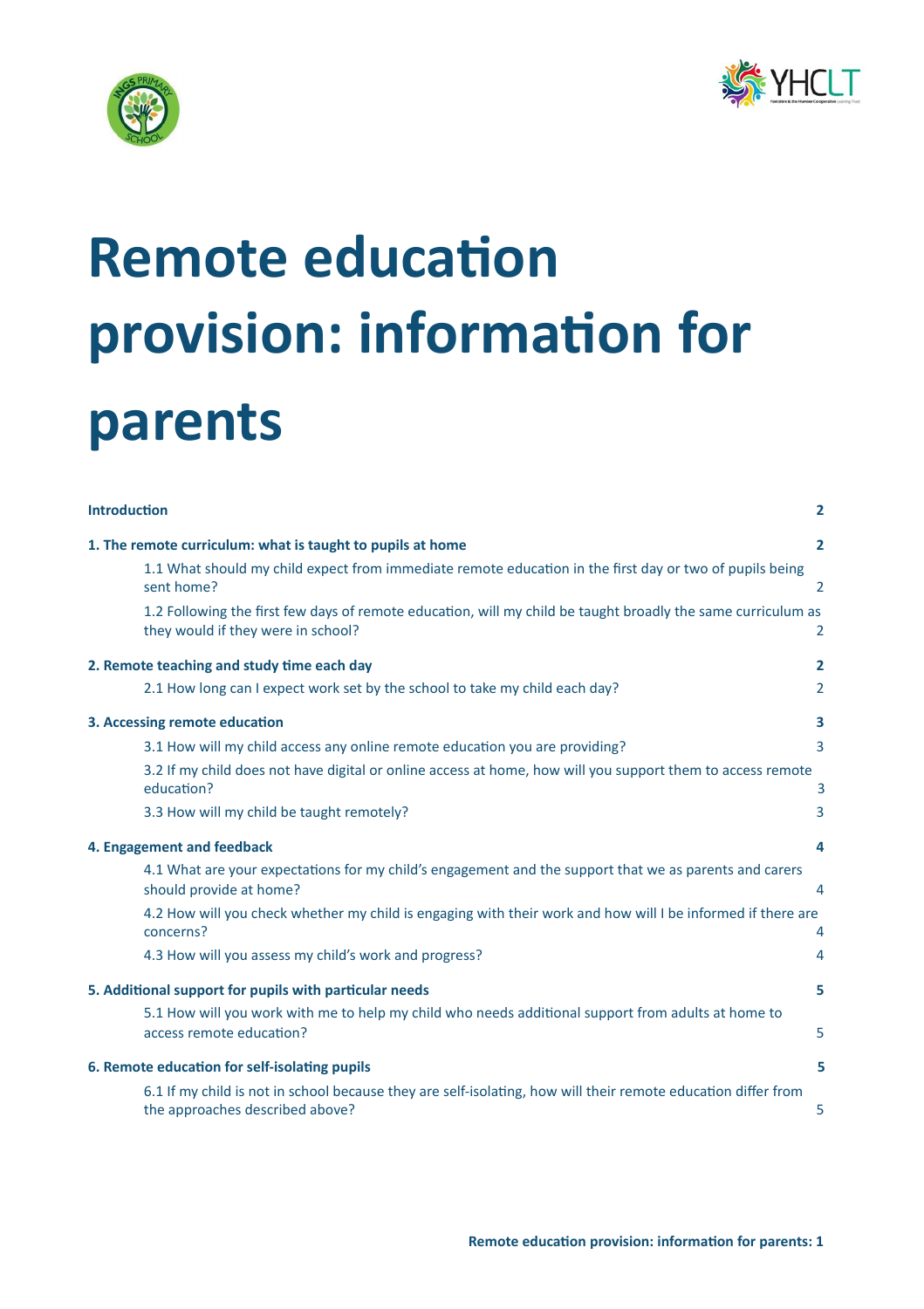# <span id="page-1-0"></span>**Introduction**

This information is intended to provide clarity and transparency to pupils and parents or carers about what to expect from remote education where national or local restrictions require entire cohorts (or bubbles) to remain at home.

For details of what to expect where individual pupils are self-isolating, please see the final section of this page.

## <span id="page-1-1"></span>**1. The remote curriculum: what is taught to pupils at home**

A pupil's first day or two of being educated remotely might look different from our standard approach, while we take all necessary actions to prepare for a longer period of remote teaching.

## <span id="page-1-2"></span>**1.1 What should my child expect from immediate remote educaon in the first day or two of pupils being sent home?**

On the first day of remote education your child will have access to a day's worth of learning activities which are inline with expectations and curriculum for their year group. This can be accessed online on the school website. If you require a paper copy please contact the school office and we will organise getting one to you.

## <span id="page-1-3"></span>**1.2 Following the first few days of remote educaon, will my child be taught broadly the same curriculum as they would if they were in school?**

- We teach the same curriculum remotely as we do in school wherever possible and appropriate. However, we have needed to make some adaptations in some subjects. For example;
	- Access at home to resources for practical Science investigations, music lessons or PE may not be available in the family home.
	- Group or partner work will be more challenging in the home environment
- Learning will continue to be planned sequentially and inline with Year group expectations

# <span id="page-1-5"></span><span id="page-1-4"></span>**2. Remote teaching and study time each day**

### **2.1 How long can I expect work set by the school to take my child each day?**

We expect that remote education (including remote teaching and independent work) will take pupils broadly the following number of hours each day:

| Key Stage 1 | 3 hours a day across the cohort with less for the younger children |
|-------------|--------------------------------------------------------------------|
| Key Stage 2 | 4 hours a day                                                      |

# <span id="page-1-6"></span>**3. Accessing remote education**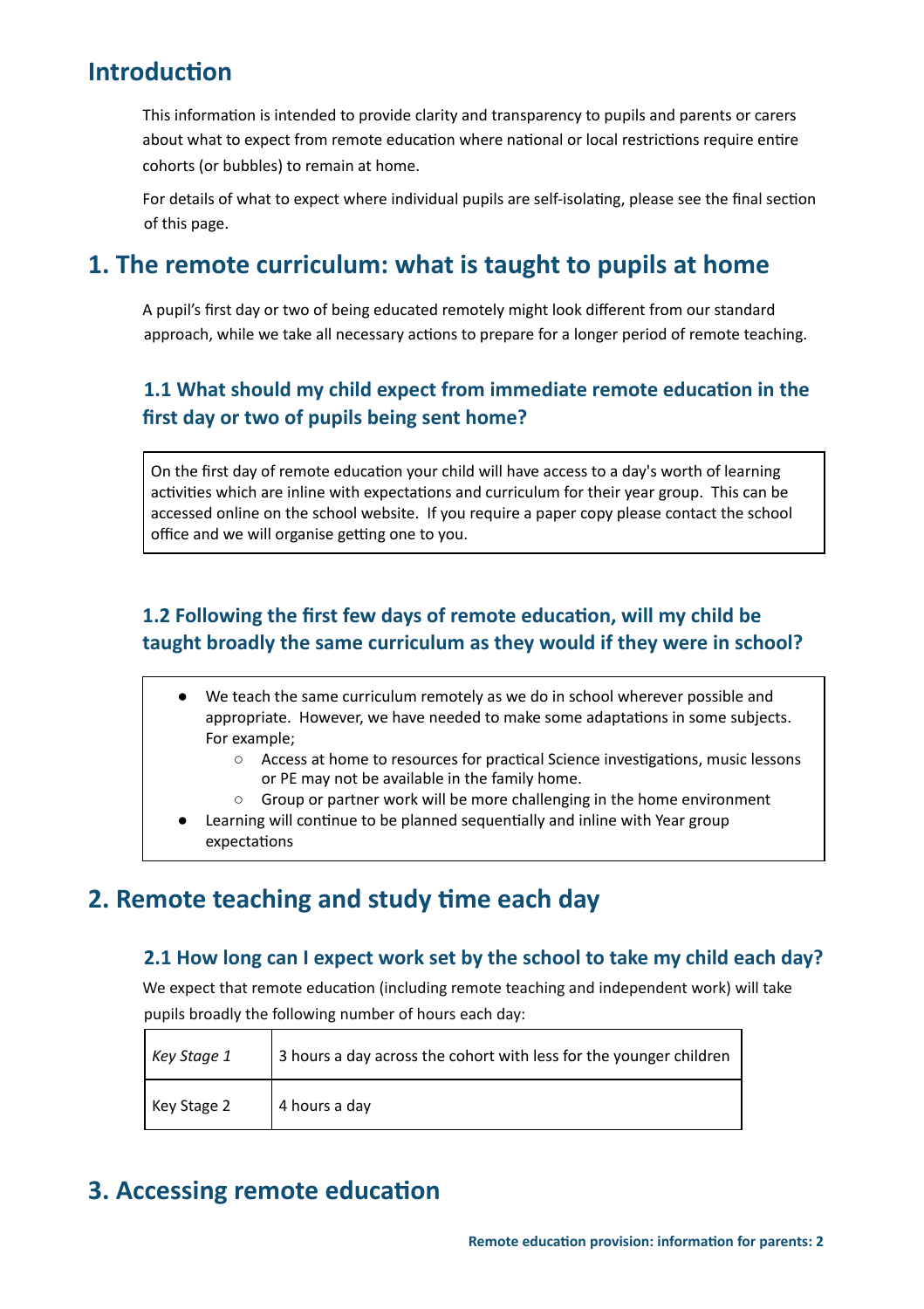## <span id="page-2-0"></span>**3.1 How will my child access any online remote educaon you are providing?**

Learning for EYFS children will be presented via Tapestry (online journal) and parents will hand in their children's work using this platform.

Learning for KS1 and KS2 will be presented using the Google Classroom platform. Children can submit (turn in) their work using this platform.

Learning for our Den children will be presented and completed using Education City and by home learning packs provided by school.

## <span id="page-2-1"></span>**3.2 If my child does not have digital or online access at home, how will you support them to access remote education?**

We recognise that some pupils may not have suitable online access at home. We take the following approaches to support those pupils to access remote education:

Chromebooks and dongles can be provided for children who need them.

Requests to loan Chromebooks and / or dongles can be made through the school office and these can either be collected or delivered if parents are unable to come to the school to collect eg if the family is isolating.

An agreement must be completed by the parents to agree to the conditions of the loan of the Chromebook and / or dongle.

Support will be given to all families to enable them to successfully log onto the Chromebooks and access connection.

If paper copies of work are requested, this can be provided though we will be encouraging online participation for the best outcomes.

## <span id="page-2-2"></span>**3.3 How will my child be taught remotely?**

We use a combination of the following approaches to teach pupils remotely: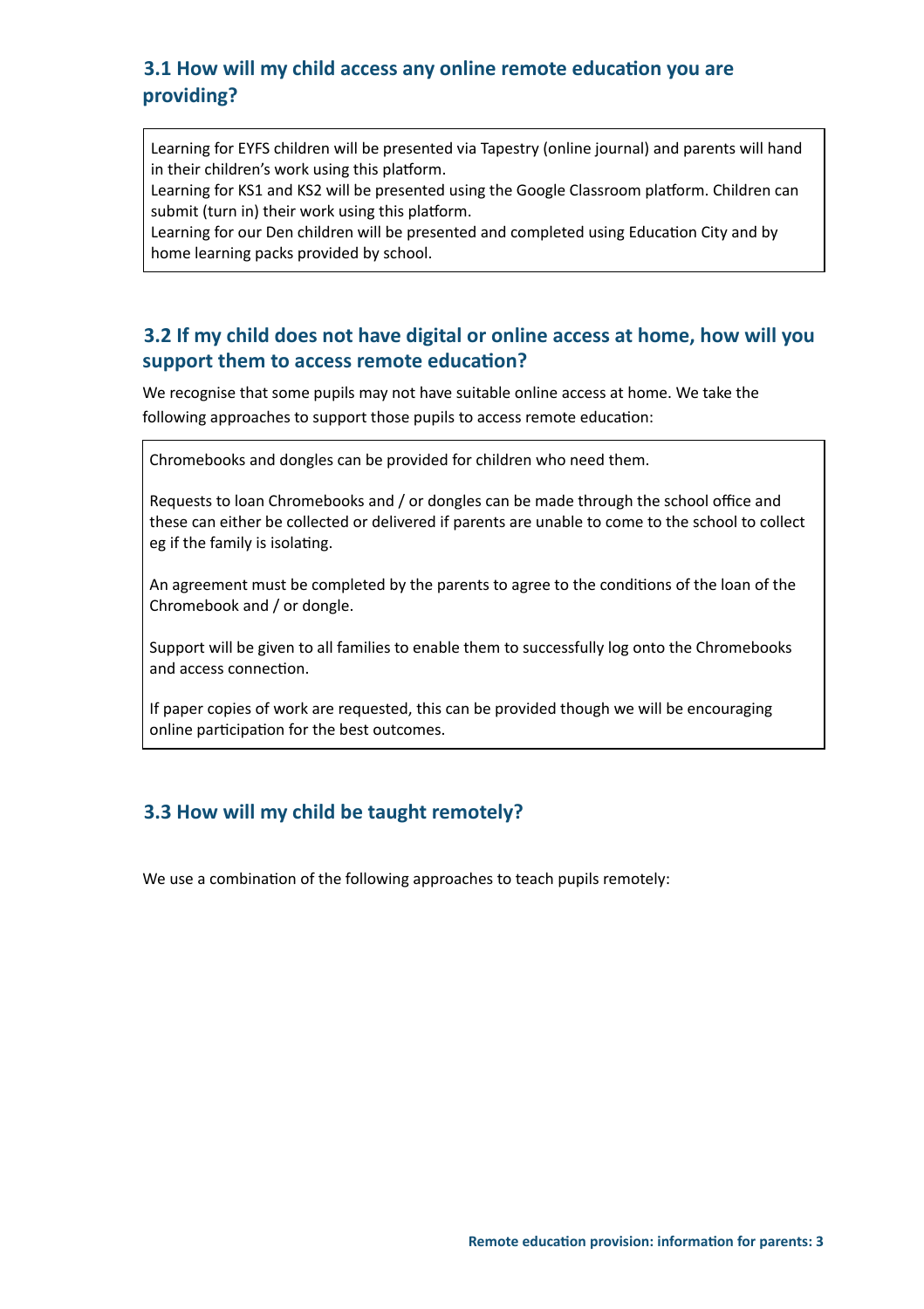#### **Remote Learning approaches in EYFS (nursery and recepon) :-**

- Live lessons 3 literacy sessions per week (minimum)
- Recorded teaching for maths this will be a pre recorded video by one of the EYFS teachers; for phonics this will be using Ruth Miskin RWI lessons and for some learning journey activities there will also be a pre recorded video by one of the EYFS teachers
- Online Reading books Oxford Owl RWI library and ebook collection
- Daily tasks set out on Tapestry Maths, Phonics and Topic daily and extra literacy on the 'Live' days.

#### **Remote Learning approaches in KS1 (Year 1 and Year 2) :-**

- Live lessons 2 per day (minimum). One will be a an introduction to the day's learning and recap of previous learning; the other will always be a core subject area (Reading, Writing and Maths)
- Recorded teaching either by the class teacher or using a quality online video resource e.g. Ruth Miskin RWI lessons or White Rose Maths teaching
- Reading, Writing, Maths and Topic work to complete on Google Classroom daily
- Live feedback and marking lessons through Google Classroom
- Online Reading books Oxford Owl RWI library and ebook collection
- Access to TT Rock Stars Maths accounts
- Access to Lexia online phonics program where required by individual children
- Education City can be used once all work is completed

#### **Remote Learning approaches in Lower KS2 (Year 3 and 4) :-**

- $\bullet$  Live lessons 2 per day (minimum). One will be a an introduction to the day's learning and recap of previous learning; the other will always be a core subject area (Reading, Writing and Maths)
- Reading, Writing, Maths and Topic work to complete on Google Classroom daily
- Live feedback and marking lessons through Google Classroom
- Recorded teaching either by the class teacher or using a quality online video resource e.g. White Rose Maths teaching or Oak Academy
- Access to Lexia online phonics program where required by individual children.
- Access to TT Rock Stars Maths accounts
- Education City can be used once all work is completed

#### **Remote Learning approaches in Upper KS2 (Year 5 and 6) :-**

- $\bullet$  Live lessons 2 per day (minimum). One will be a an introduction to the day's learning and recap of previous learning; the other will always be a core subject area (Reading, Writing and Maths)
- Reading, Writing, Maths and Topic work to complete on Google Classroom daily
- Live feedback and marking lessons through Google Classroom
- Recorded teaching either by the class teacher or using a quality online video resource e.g. White Rose Maths teaching or Oak Academy
- Reading Plus accounts
- Class Texts (Library Loans) available to all children
- Access to Lexia online phonics program where required by individual children
- Access to TT Rock Stars Maths accounts
- <span id="page-3-0"></span>● Education City can be used once all work is completed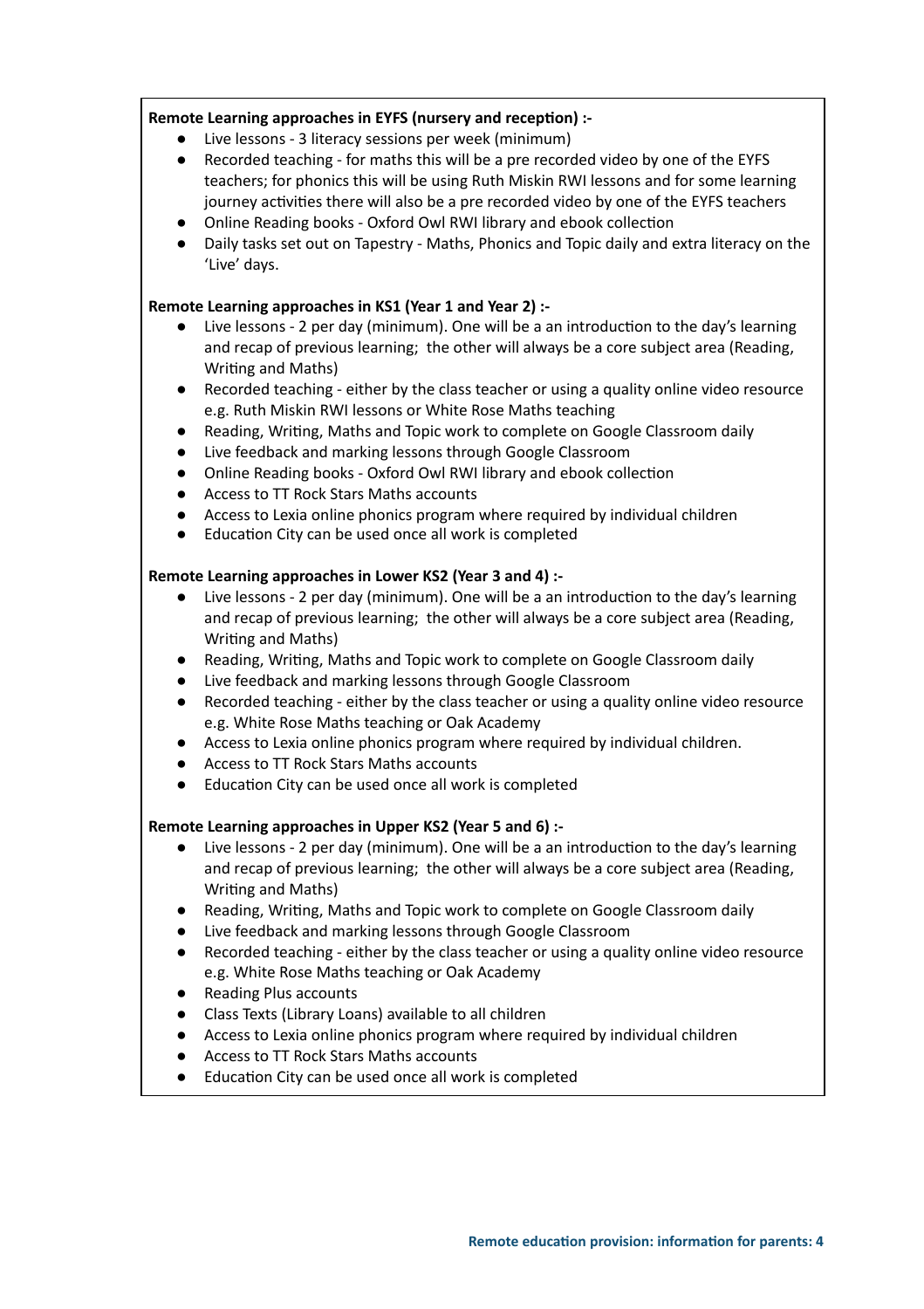# <span id="page-4-0"></span>**4. Engagement and feedback**

## **4.1 What are your expectaons for my child's engagement and the support that we as parents and carers should provide at home?**

- We expect that the children will engage with the learning every day.
- Parents will be presented with a suggested timetable as a guide to their children's daily learning.
- Parents will be informed when live lessons will take place and children will be expected to attend.
- Parents are expected to offer support where possible but teachers recognise that parents may be working themselves from home or may not feel confident in supporting their child.
- Teachers can be contacted through Google Classroom, Year group emails or on the school telephone via the admin team in the school office. Teachers will support parents in engaging their children in the online learning and offer encouragement to the children.

## <span id="page-4-1"></span>**4.2 How will you check whether my child is engaging with their work and how will I be informed if there are concerns?**

- Children's engagement in the learning will be checked each day by the class teachers.
- If children are not attending live sessions or submitting work, parents will be informed in the first instance by the class teacher or a teaching assistant via a telephone call (or a text message if the parent is unavailable).
- If this continues, a member of the school pastoral team (Emotional Wellbeing Officer and Behaviour Lead) will make a home visit to support the parent in enabling the child to continue their learning remotely.

## <span id="page-4-2"></span>**4.3 How will you assess my child's work and progress?**

Feedback can take many forms and may not always mean extensive written comments for individual children. For example, whole-class feedback or quizzes marked automatically via digital platforms are also valid and effective methods, amongst many others. Our approach to feeding back on pupil work is as follows:

Feedback will be given through either Tapestry (EYFS), Google Classroom (KS1 and KS2) or response to a parent email.

- Children should expect at least one piece of feedback per day but this will often be more depending on the learning that has been set.
- Sometimes the feedback will require the child to respond to the feedback making improvements to their work.
- Verbal feedback will be given to children during the Live lessons.

# <span id="page-4-3"></span>**5. Additional support for pupils with particular needs**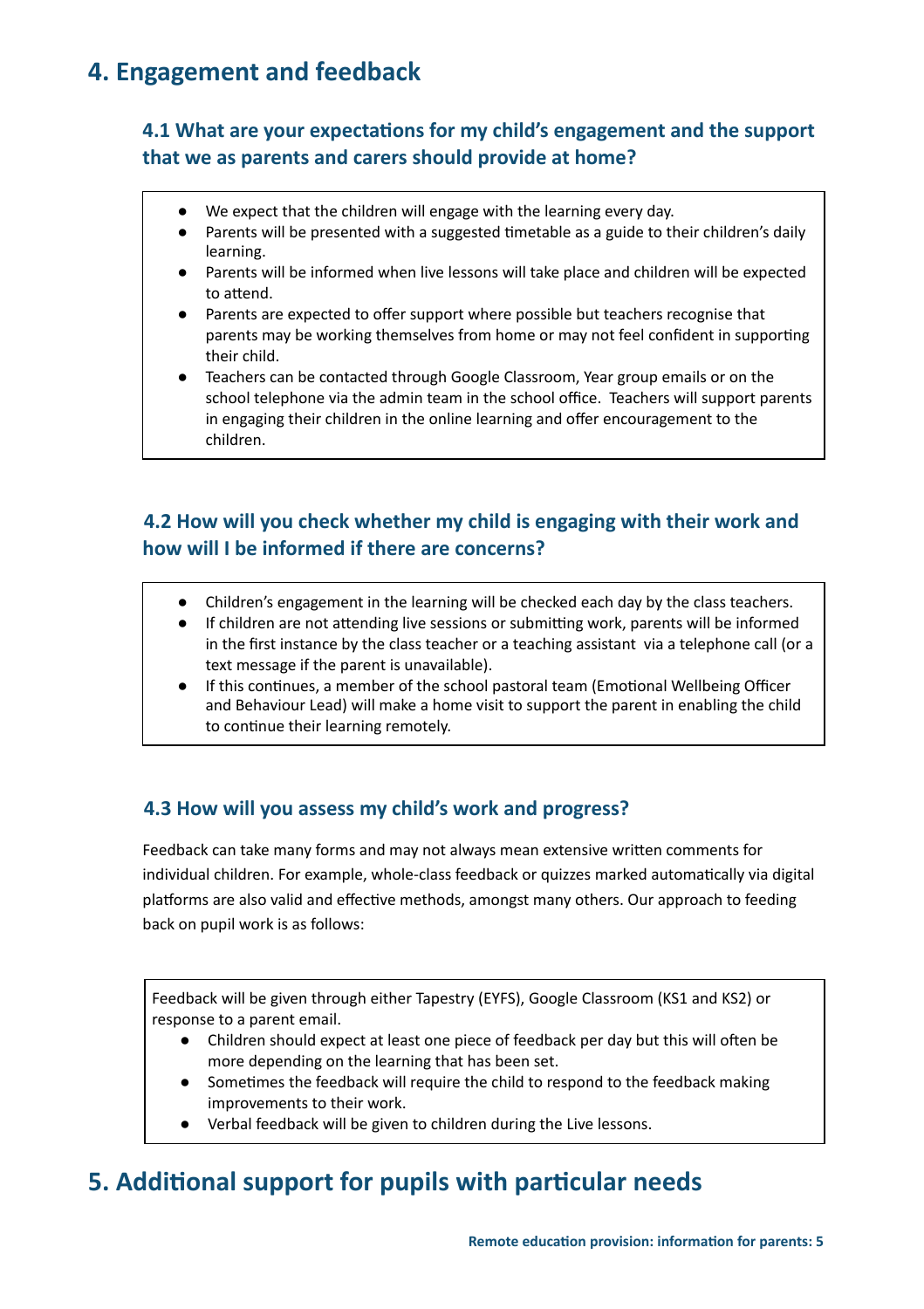## <span id="page-5-0"></span>**5.1 How will you work with me to help my child who needs addional support** from adults at home to access remote education?

We recognise that some pupils, for example some pupils with special educational needs and disabilities (SEND), may not be able to access remote education without support from adults at home. We acknowledge the difficulties this may place on families, and we will work with parents and carers to support those pupils in the following ways:

The Den

- Children who are part of our Den Provision will be invited to attend school where possible.
- $\bullet$  Creative packs are sent home each week with activities for the children to complete daily.
- Education City will be used to direct appropriate learning to specific children where differentiation is required.
- $\bullet$  The Den Lead will telephone parents of Den children at home three times (minimum) a week to offer support to the parent and adapt learning if required.

Across the school

- Children on the SEN register at school will receive a weekly phone call from the classteacher / HLTA or teaching assistant to offer support to the parent including adaptations that can be made to the learning if required.
- In the Home Learning section on the school website, there are resources linked to IEP targets. Parents can use these to support them with delivering their child's IEP.
- Children may continue to receive support from external agencies during this time as appropriate. Our SENDCo will coordinate this as required.
- Our SENDCo is available via telephone throughout the week.

# <span id="page-5-1"></span>**6. Remote education for self-isolating pupils**

Where individual pupils need to self-isolate but the majority of their peer group remains in school, how remote education is provided will likely differ from the approach for whole groups. This is due to the challenges of teaching pupils both at home and in school.

## <span id="page-5-2"></span>**6.1 If my child is not in school because they are self-isolang, how will their remote education differ from the approaches described above?**

Children will continue to have access to connectivity and Chromebooks.

Provision offered prior to January 2021 lockdown

● Learning was accessed via the school website and located on the Trust website. The child was directed to pre-planned learning in both core and foundation subjects and was appropriate to their year group expectations. There were recorded lessons for the children and links to online video resources as described above.

How the provision will develop after lockdown to more closely align with the curriculum taught in school.

● Class Teachers will direct children to learning on Google Classroom which is aligned